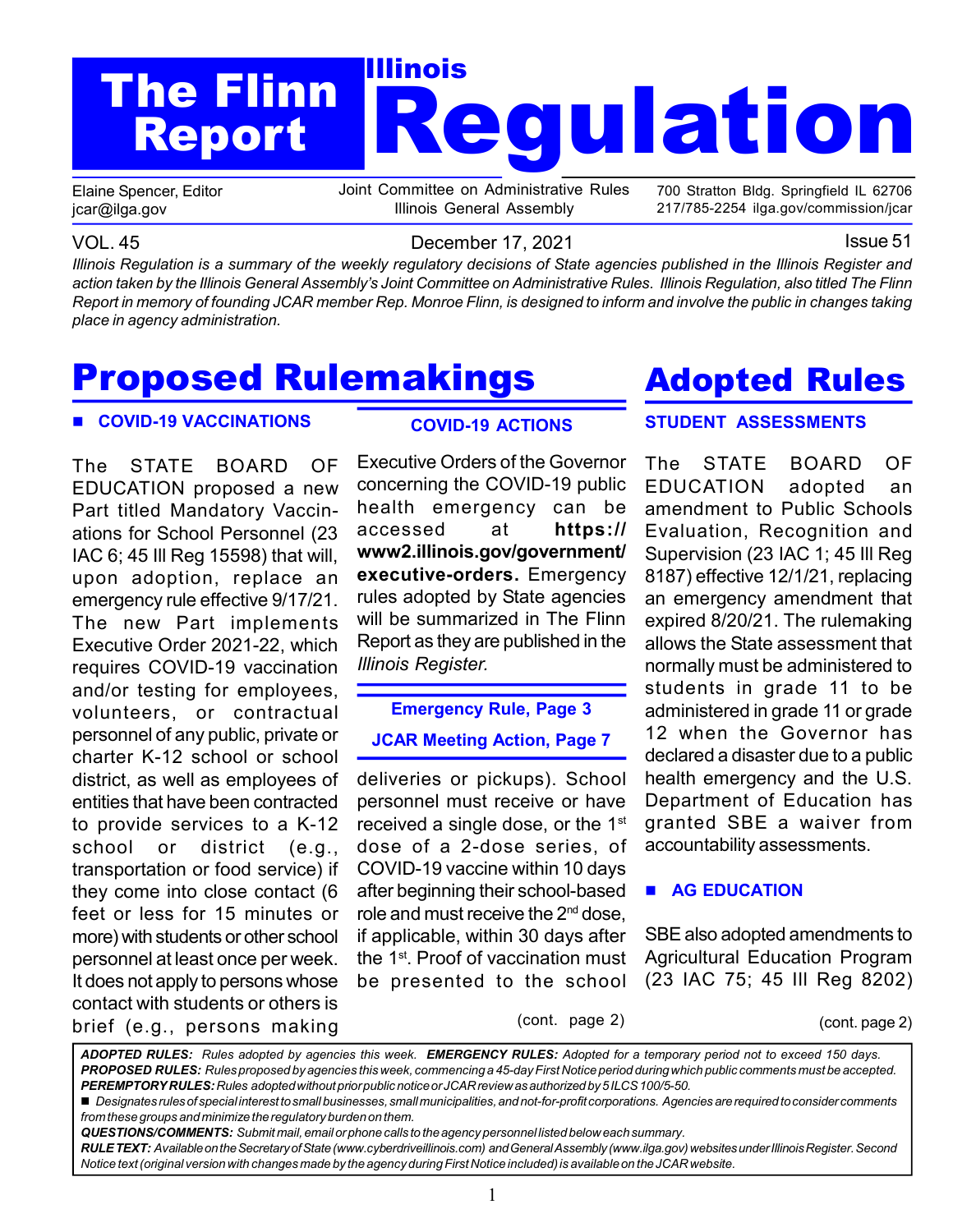### Adopted Rules

(cont. from page 1)

effective 12/1/21, updating the Part to include middle school agricultural education activities, an increase in the percentage of expenditures allowed for consumable items from 10% to 25%, and the addition of Regional Offices of Education, Intermediate Service Centers, and nonprofit organizations as eligible grant applicants. Ag education programs will follow a "three circle" model consisting of classroom/ laboratory instruction, supervised agricultural experience (SAE), and FFA participation to promote leadership, personal growth and career success. Middle school (grades 5-8) ag education programs must include at least one State-approved introductory ag education course, with an appropriately licensed teacher, in an ag education career pathway that connects to a secondary (high school) program. The introductory course must include a career exploration component with SAE. A middle school program shall also connect to either a stand-alone middle school or a secondary FFA chapter. High school programs

must include at least one foundational course and one skill course, taught by an appropriately licensed teacher, for which at least 2 credits will be awarded. A high school program shall also be a State and nationally affiliated chapter of the National FFA Organization with student paid membership. The rulemaking also includes minimum and maximum hours/days to be allotted to various activities; qualifications for ag education program teachers; minimum standards/goals and quality indicators for ag programs; application procedures and allowable costs for ag education program grants; general cleanup and updates to terminology. Since 1<sup>st</sup> Notice, SBE has clarified the required content of high school programs and the rules applicable to ag education grants. Those affected by this rulemaking include school districts, regional offices of education, and businesses or nonprofit organizations providing supervised agricultural experience.

Questions/requests for copies of the 2 SBE rulemakings: Azita Kakvand, SBE, 555 W. Monroe

St., Suite 900, Chicago, IL 60661, (312) 783-2757, rules@isbe.net

#### **FOOD SERVICE**

The DEPARTMENT OF REVENUE adopted an amendment to Retailers' Occupation Tax (86 IAC 130; 45 Ill Reg 8009) effective 12/3/21, affecting food service businesses that provide free meals to their employees. The cost of these meals for purposes of determining the employer's use tax liability will be 75 cents through 12/31/21 and \$3.50 effective 1/1/22. (The former cost benchmark was established in 1977 and has been adjusted for inflation.) Any tax liability incurred is to be paid at the rate that would have been imposed when the employer originally purchased the food from the supplier. Restaurants, hotels, catering services and other food service businesses are affected by this rulemaking.

Questions/requests for copies: Alexis K. Overstreet, DOR, 101 W. Jefferson St., Springfield IL 62794, 217/782-2844.

### Proposed Rulemakings

#### (cont. from page 1)

immediately upon full vaccination. Exemptions from vaccination may be granted if vaccination is medically contraindicated or violates the individual's sincerely held religious belief or practice. Personnel who are not fully vaccinated (2 weeks after a single dose or completion of a 2-dose

series) or who are granted exemptions from vaccination must be tested at least weekly. If an outbreak occurs at the school, testing must be performed at least twice weekly. The rules in this Part will become inoperative when EO 2021-22 or any Executive Order that continues or extends it expires or is rescinded. School districts and private schools are affected.

**SCHOOL RECOGNITION** 

SBE also proposed amendments to Public Schools Evaluation, Recognition and Supervision (23 IAC 1; 45 Ill Reg 15576) and Voluntary Registration and Recognition of Nonpublic Schools (23 IAC 425; 45 Ill Reg 15892) that

(cont. page 3)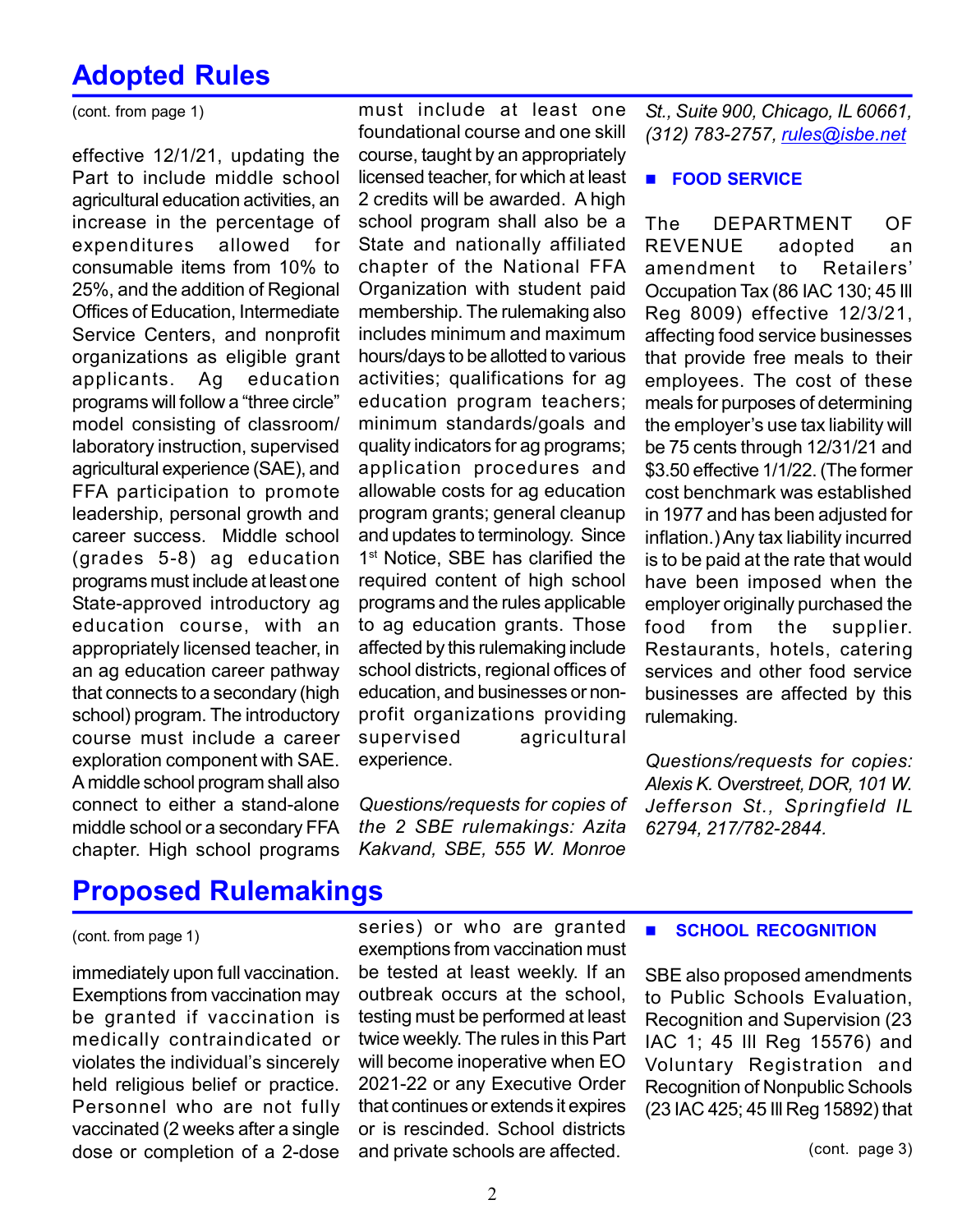(cont. from page 2)

will, upon adoption, replace emergency rules that were effective 10/28/21 and 11/22/21. The proposed rulemakings clarify the processes through which public and non-public schools receive or lose SBE recognition and through which schools may appeal a demotion in recognition status.

#### Public Schools

Amendments to Part 1 provide that the State Superintendent assigns each public school and school district its recognition status (Fully Recognized, Recognized Pending Further Review, On Probation, or Nonrecognized) on an annual basis, based upon information provided by the school district, the regional superintendent, or by any other means. The State Superintendent may change the recognition status of a public school or district at any time, but Nonrecognized status can be assigned only after the State Board itself has reviewed the case and taken action. A school or district that is Recognized Pending Further Review or On Probation will not lose the rights and privileges of schools/districts that are Fully Recognized. If a school exhibits any of the deficiencies currently listed in rule that warrant demotion to On Probation status (e.g., health hazards/dangers to students or staff, failure to offer required coursework, employment of unqualified personnel), the State Superintendent must schedule a conference with SBE personnel and district representatives to

### Emergency Rule

#### SNAP ELIGIBILITY

The DEPARTMENT OF HUMAN SERVICES adopted an emergency amendment to Supplemental Nutrition Assistance Program (SNAP) (89 IAC 121; 45 Ill Reg 16072) effective 12/1/21 for a maximum of 150 days. An identical proposed amendment appears in this week's Illinois Register at 45 Ill Reg 15932. The emergency and proposed rulemakings implement a federally mandated adjustment to medical expense deductions that is intended to maintain the cost neutrality of the SNAP program. The standard medical deduction

discuss compliance issues prior to placing the school On Probation. If other, less serious deficiencies are evident, the State Superintendent will place the school in Recognized Pending Further Review status. The superintendent of a district demoted to a lower status has 10 days after receiving notification of the status change to appeal the decision to the State Board. An appeal hearing may take place in person or by videoconference or other electronic means. A district or school shall be restored to Fully Recognized status upon submission of satisfactory evidence that the district/school is in compliance with the applicable requirements that prompted the change in recognition status. If a school/district that is On Probation fails to submit a satisfactory

from monthly income for households with elderly or disabled members who are not residents of group homes or supportive living facilities is reduced to \$150 (formerly \$165) per month. Households whose medical expenses exceed \$185 (formerly \$200) per month may claim actual expenses in excess of \$35 per month instead of the standard amount.

Questions/requests for copies/ comments on the proposed rulemaking through 1/31/22: Tracie Drew, DHS, 100 S. Grand Ave. East, 3<sup>rd</sup> Floor, Springfield IL 62762, 217/785-9772.

corrective action plan within 15 days (currently, 60 days) after its conference with SBE or after an appeal hearing that affirms its On Probation status, the State Superintendent shall recommend to the State Board that the school/ district be placed in Nonrecognized status. The district then has 30 days to request another hearing before the State Board makes its final decision. A school that has been Nonrecognized may petition to SBE for restoration to Fully Recognized status if it demonstrates that noncompliance issues prompting the decision have been addressed and steps have been taken to insure that these issues do not recur. The Part 1 rulemaking also clarifies that the

(cont. page 4)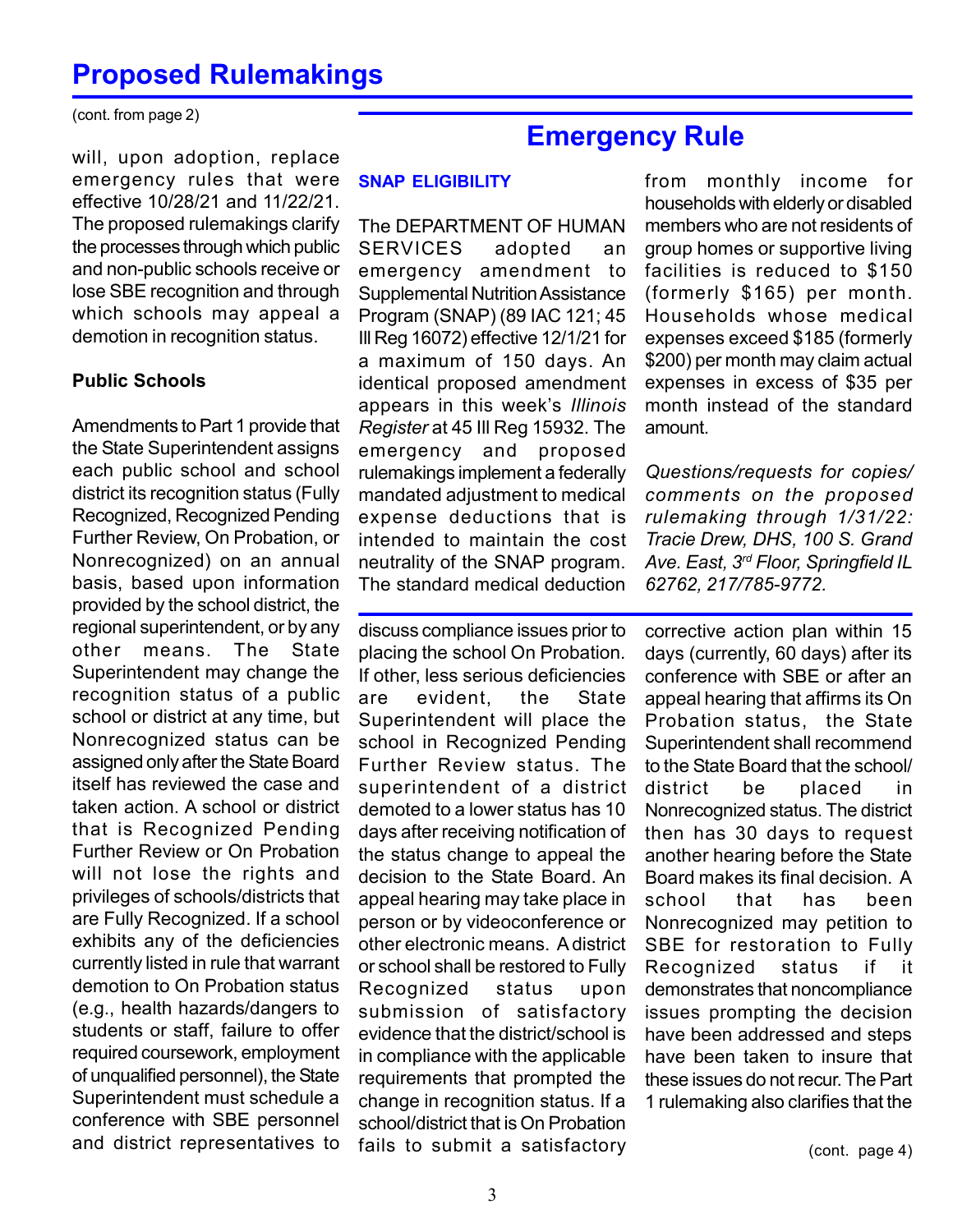(cont. from page 3)

appeal procedures currently in rule for other actions (e.g., development or implementation of school improvement plans) do not apply to recognition status appeals.

#### Non-Public Schools

The Part 425 amendments replace the current recognition statuses (full, pending, probationary, or none) for non-public schools with the same statuses assigned to public schools (Fully Recognized, Recognized Pending Further Review, On Probation, and Nonrecognized). A school that applies directly to SBE for recognition but is denied due to deficiencies may reapply later or seek recognition via accreditation from an external organization. A school assigned Recognized Pending Further Review status must be notified of the deficiencies that prompted the decision and given an opportunity to correct them. The appeal and hearing procedures outlined in Part 1 for public schools demoted to Recognized Pending Further Review or On Probation status are also applied to non-public schools.

#### EDUCATOR PREPARATION

SBE proposed amendments to Standards for School Support Personnel Endorsements (23 IAC 23; 45 Ill Reg 15605), Educator Licensure (23 IAC 25; 45 Ill Reg 15659), Standards for Endorsements in Specific Teaching Fields (23 IAC 27; 45 Ill

Reg 15784), Programs for the Preparation of Principals in Illinois (23 IAC 30; 45 Ill Reg 15789), and Programs for the Preparation of Superintendents in Illinois (23 IAC 33; 45 Ill Reg 15837). The Part 23 rulemaking updates a link and cross references to the American Association for Marriage and Family Therapy Code of Ethics. Amendments to Part 25 implement various Public Acts and respond to stakeholder requests by creating a new short-term approval for paraprofessionals; allowing student teaching in an Early Learning setting to be supervised by a teacher who holds a Gateways Level 5 credential; removing specific science and social science coursework for early childhood and elementary education and removing the requirement of a specific assessment (unavailable for more than a year) for sign language interpreter approval; removing the English language proficiency requirement for the Professional Educator License; allowing candidates to submit alternatives to the video component of the edTPA; and allowing individuals providing mentoring under the National Board for Professional Teaching Standards program to provide "up to" 30 hours of mentoring, instead of "at least" 30 hours, in order to receive a stipend. The Part 27 rulemaking adds an Elementary Mathematics Specialist endorsement and provides a link to the national preparation standards to which applicable programs must align. Amendments to Parts 30 and 33 update national standards for

principal and superintendent preparation programs and remove minimum requirements for inperson instruction so that programs have more flexibility to determine the appropriate format of delivery.

#### TEACHER EVALUATION

Finally, SBE proposed amendments to Evaluation of Educator Licensed Employees Under Articles 24A and 34 of the School Code (23 IAC 50; 45 Ill Reg 15877) implementing PA 102- 252. The rulemaking requires tenured teachers to be evaluated every 3 (currently 2) years, except for teachers rated as "needs improvement" or "unsatisfactory", who must be reevaluated at least once in the following school year. Effective 9/1/22, school districts must adopt teacher evaluation plans requiring tenured teachers who are rated "excellent" or "proficient" to be formally evaluated at least once during the 3 school years following receipt of that rating and informally observed at least once during the 2 school years following that rating. The rulemaking also clarifies that qualified evaluators must complete retraining at least once every 5 fiscal years.

Questions/requests for copies/ comments on the 9 SBE rulemakings through 1/31/22: Azita Kakvand, SBE, 555 W. Monroe St., Suite 900, Chicago, IL 60661, (312) 783-2757, rules@isbe.net

(cont. page 5)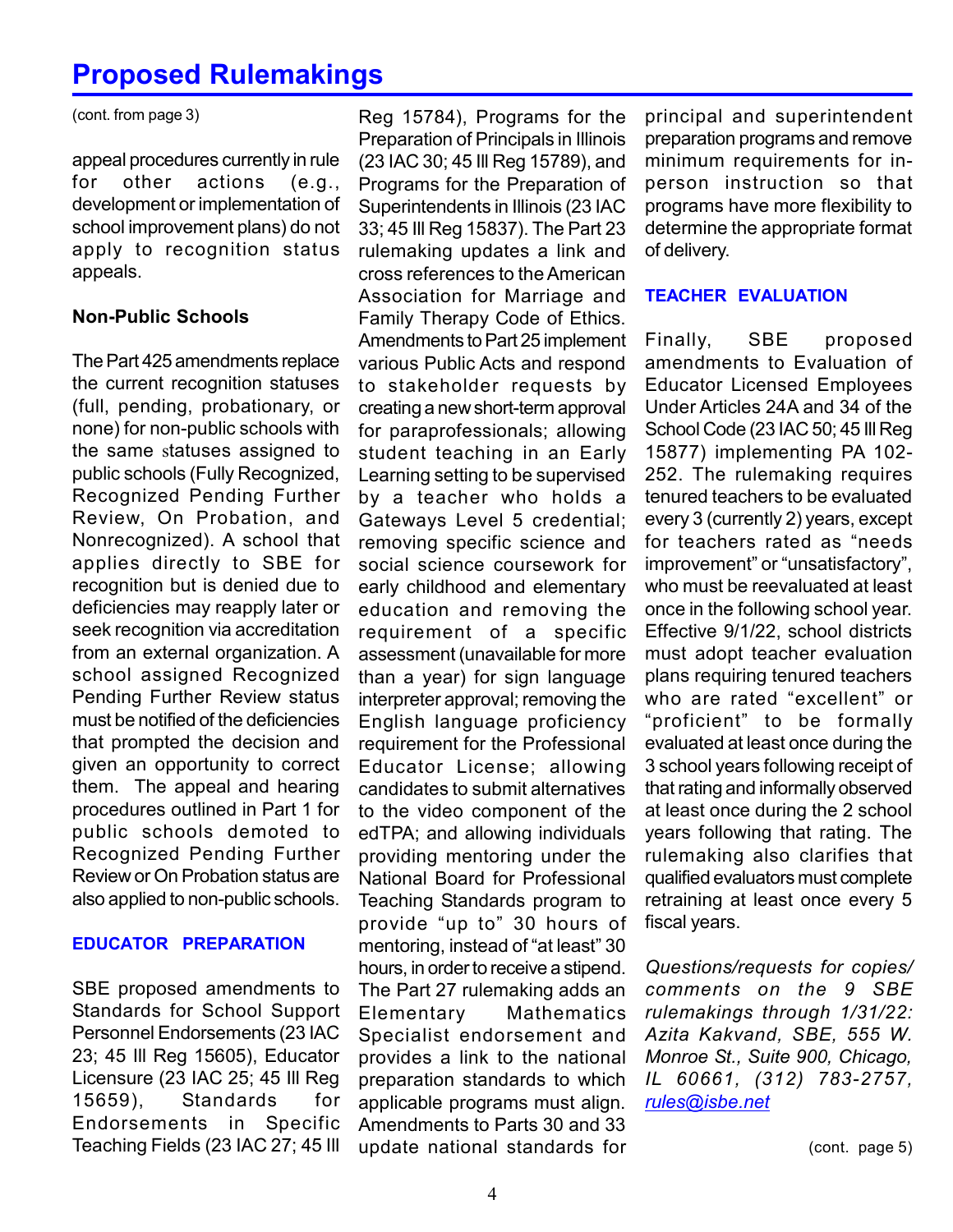(cont. from page 4)

#### **PESTICIDES**

The DEPARTMENT OF AGRICULTURE proposed an amendment to the Part titled Illinois Pesticide Act (8 IAC 250; 45 Ill Reg 15494) imposing restrictions on the use of Dicamba pesticides for soybeans. (The same restrictions were implemented by a DOA emergency rule effective 2/5/21 through 7/4/21.) The rulemaking prohibits application of Dicamba pesticides on any growing season date after June 20; on any day when temperatures reach, or are forecast by the National Weather Service to reach, 85 degrees or higher; or when winds are blowing toward a residential area or a State nature preserve. Persons applying Dicamba pesticides must consult the Field Watch sensitive crop registry and comply with all associated recordkeeping and label requirements. Violations of this rule will be treated as a "use contrary to label directions" under the Illinois Pesticide Act. Soybean growers will be affected by this rulemaking.

Questions/requests for copies/ comments through 1/31/22: Pamela Harmon, DOA, State Fairgrounds, P. O. Box 19281, Springfield IL 62794-9281, 217/ 524-6905, fax 217/785-4505.

#### AABD BENEFITS

The DEPARTMENT OF HUMAN SERVICES proposed amendments to Aid to the Aged, Blind and Disabled (89 IAC 113;

45 Ill Reg 15920) implementing annual changes in the grant adjustment for Supplemental Security Income (SSI) recipients and payment rates for sheltered, personal, or nursing care for calendar year 2022. The SSI grant adjustment is being increased from \$615.90 to \$662.90 per month. Payment rates for care will range from a minimum of \$1341 per month (lowest need category, outside of the Chicago area; currently \$1294/mo) to a maximum of \$1479 per month (highest need category, Chicago area; currently \$1432/mo).

Questions/requests for copies/ comments through 1/31/22: Tracie Drew, DHS, 100 S. Grand Ave. East, 3rd Floor, Springfield IL 62762, 217/785-9772.

#### **INSURANCE**

The DEPARTMENT OF INSURANCE proposed amendments to the Part titled Misrepresentation and False Warranties (50 IAC 941; 45 Ill Reg 15934) clarifying that misrepresentation of information on an insurance policy shall not result in denial of an insurance claim unless the misrepresentation was made with actual intent to deceive or materially affects the risk assumed by the insurer. If an auto insurance company fails to obtain readily available information concerning named insured drivers on an application prior to issuing a policy, the company cannot then void the policy or deny a claim based on this information after the claim is

filed. An auto insurance policy cannot be voided or an accident claim denied based on identification of a previously undisclosed driver in the household unless the undisclosed driver was driving the vehicle at the time of the accident.

Questions/requests for copies/ comments through 1/31/22: Norman Schroeder, DOI, 122 S. Michigan Ave., 19<sup>th</sup> Fl., Chicago IL 60603, 312/805-5131, or Susan Anders, DOI, 320 W. Washington St., 4th Fl., Springfield, IL 62767, 217/558- 0957.

#### **LAND CONSERVATION**

The DEPARTMENT OF NATURAL RESOURCES proposed amendments to Conservation Reserve Enhancement Program (CREP) (17 IAC 1515; 45 Ill Reg 15938) that clarify and update requirements for the State CREP program, adjust easement options to make them more desirable for landowners, and add an option for landowners with non-permanent easements to extend their easement at the end of the easement term. (The program, which has both a State and a federal component, compensates land owners who set aside acreage for fish and wildlife habitat or to enhance surface water quality in the Illinois and Kaskaskia River watersheds.) Landowners who had acreage enrolled in a federal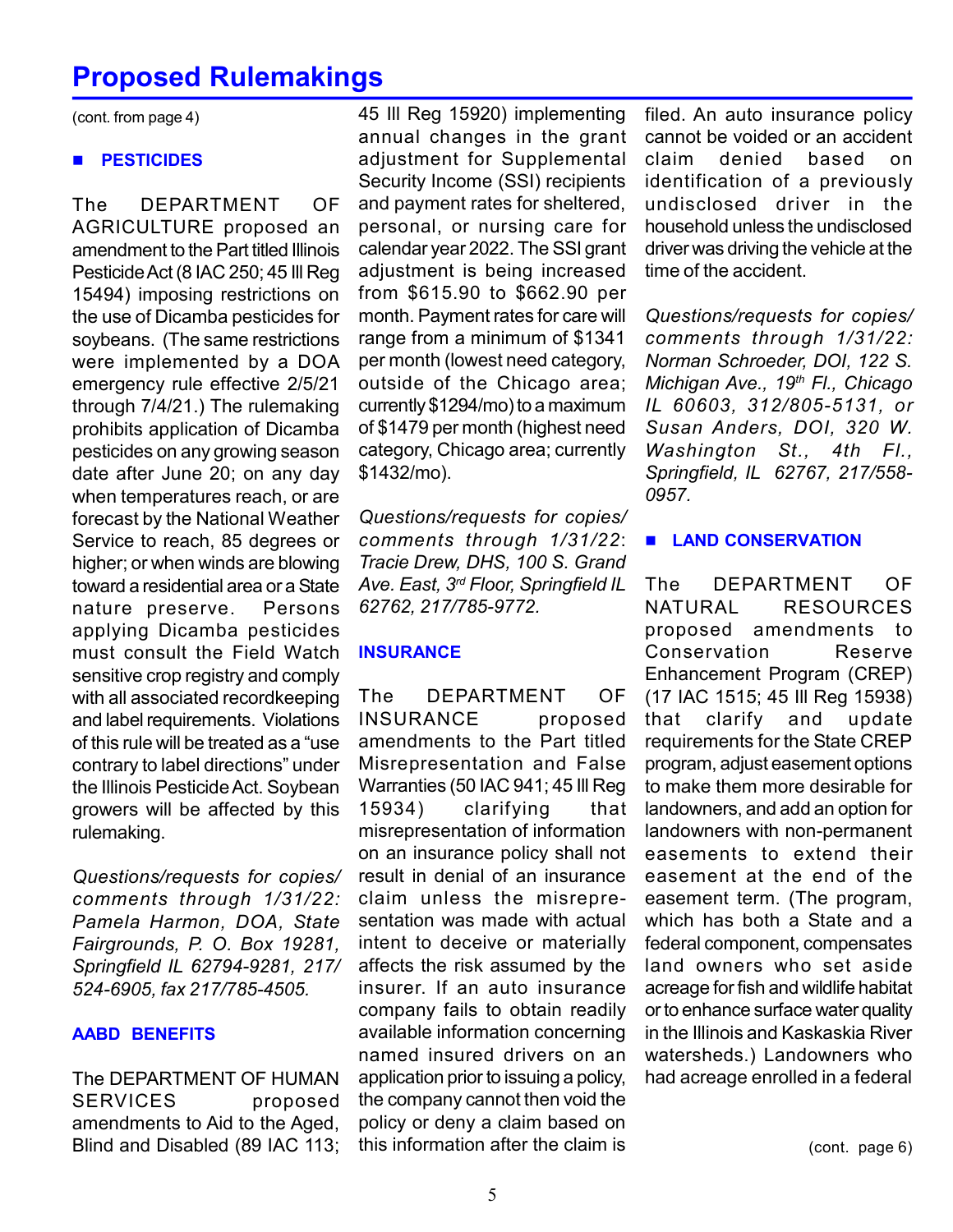(cont. from page 5)

CREP contract prior to 5/26/21, or who currently have a State CREP agreement, may add 15 years to their State enrollment or make that enrollment permanent. (Formerly, State CREP agreements were for either 15 or 35 years.) Landowners who enroll in federal CREP on or after 5/26/21 may enter into a new State CREP agreement for 15 years or permanently. All acreage enrolled in federal CREP must be included in the State CREP agreement. Other provisions address the content of enrollment applications, conservation management plans and modifications, enrolling additional acres in an existing plan, and payments for enrolled land. Farmers and other land owners may be affected by this rulemaking.

Questions/requests for copies/ comments through 1/31/22: Nicole Thomas, DNR, One Natural Resources Way, Springfield, IL 62702, 217/782- 1809.

#### **TOBACCO TAXES**

The DEPARTMENT OF REVENUE proposed amendments to Tobacco Products Tax Act of 1995 (86 IAC 660; 45 Ill Reg 15985) implementing PA 102-40. The PA and the rulemaking remove

devices, cartridges, containers, substances, and solutions that contain medical or adult use cannabis subject to tax under the Cannabis Regulation and Tax Act from the definition of an electronic cigarette under the Tobacco Products Tax Act, and relieve cannabis cultivators and dispensaries from the obligation to pay tobacco products tax on these items. The rulemaking also clarifies that, although the revised definition of "electronic cigarette" has been made retroactively effective to 6/28/19, cannabis dispensaries that sold the affected items cannot claim a credit or refund for tobacco taxes paid between 6/28/19 and 6/25/21 (the effective date of PA 102-40). Cannabis cultivators and dispensaries may be affected by this rulemaking.

Questions/requests for copies/ comments through 1/31/22: Richard S. Wolters, DOR, 101 West Jefferson St., Springfield IL 62794, (217) 782-2844.

#### STATE EMPLOYEES

The DEPARTMENT OF CENTRAL MANAGEMENT SERVICES proposed amendments to Pay Plan (80 IAC 310; 45 Ill Reg 15499) that update various employment titles along with the list of divided classes

(positions represented by more than one bargaining unit). The titles of Automotive Shop Supervisor and Educator-Career and Technical are added to the divided classes list effective 6/23/21. The list of merit compensation titles is updated as follows: Historical Documents Conservator I is replaced by Historical Documents Conservator; Historical Research Editor II is replaced by Historical Research Editor; Curator of the Lincoln Collection and Local Historical Services Representative are removed; Insurance Analyst I, II, III, and IV are replaced by Insurance Analyst, Insurance Analyst Specialist and Insurance Senior Analyst; Pension and Death Benefits Technician I and II are replaced by Retirement Systems Benefits Technician I and II; and Veterans Educational Specialist I, II, and III are replaced by Veterans Educational Specialist. Finally, the title of Historical Actor at the Abraham Lincoln Presidential Library and Museum is assigned to an AFSCME bargaining unit and pay grade.

Questions/requests for copies/ comments through 1/31/22: Jason R. Doggett, CMS, 504 William G. Stratton Bldg., Springfield IL 62706, 217/782- 4267, fax: 217/524-4570, CMS.PayPlan@Illinois.gov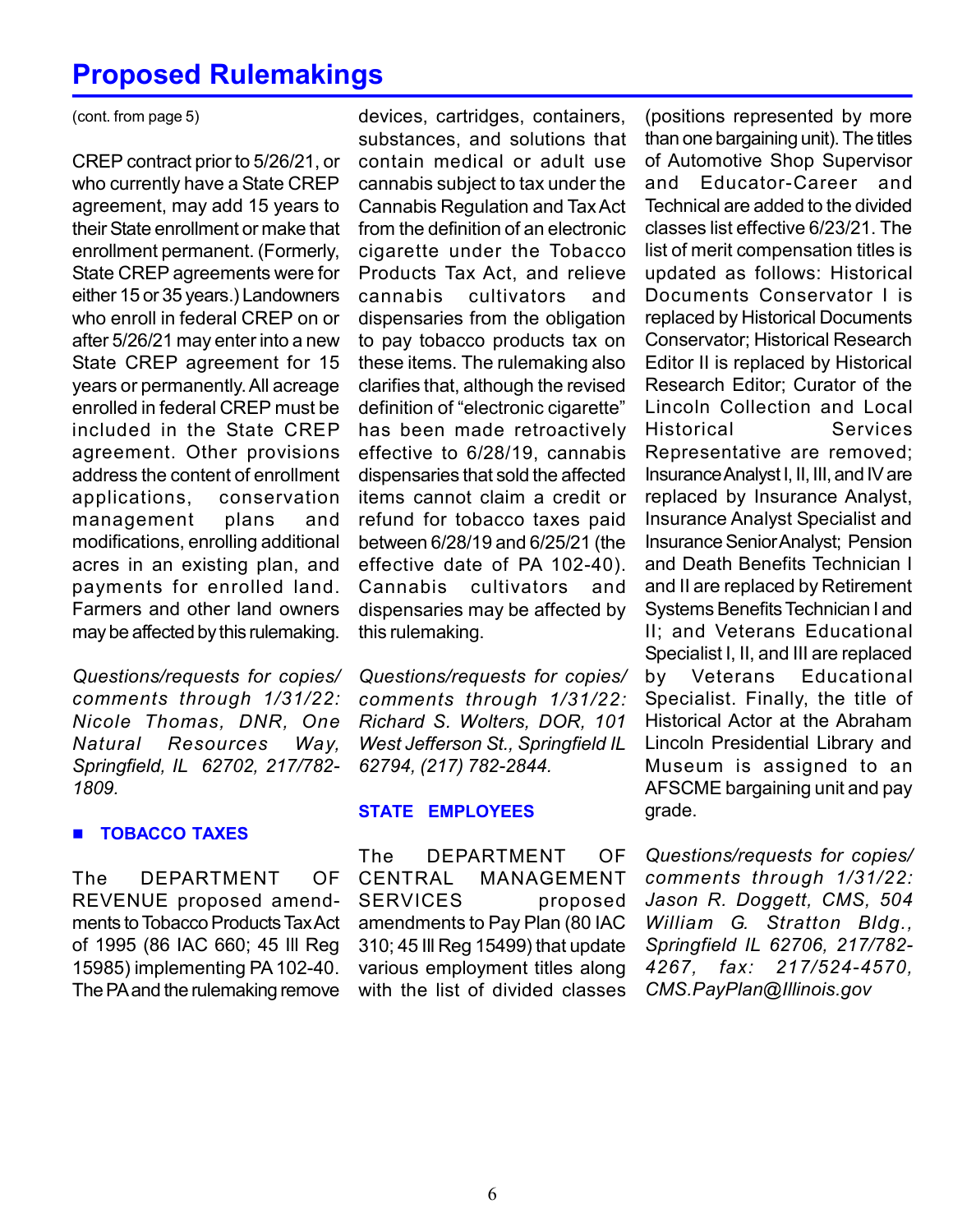### JCAR Meeting Action

At its 12/15/21 meeting, the Joint Committee on Administrative Rules took the following actions.

#### **OBJECTIONS**

JCAR objects to the Department of Financial and Professional Regulation emergency rulemaking titled Orthotics, Prosthetics and Pedorthics Act (68 IAC 1325; 45 Ill Reg 14508) because the Department did not meet the criteria established under 1 IAC 230.400 (Criteria for Review) by not clearly and completely stating, in writing, that the emergency situation has arisen through no fault of the agency. The Department's statement of emergency states the COVID-19 pandemic as the reason for emergency and further relies on the Director's 8/31/21 variance, which extended the deadline for license renewal, as for the timing of the emergency situation. The Department, throughout the COVID-19 pandemic, has permitted numerous other professions to complete CE online by utilizing the regular rulemaking process. The variance that the Department contends aided the emergency situation was filed on 8/31, while this emergency rule was not filed until 11/1/2021. Emergency rules are appropriate when an emergency situation arises that creates an immediate need for a rule change, that precludes the use of the regular rulemaking process, and that arises through no fault of the Department. Filing emergency rules based on an extension that was issued two months prior and to address an issue the Department has historically addressed through the regular rulemaking process does not meet this standard. Furthermore, JCAR objects to the Department's use of blanket variances as a tool to waive requirements promulgated in the Illinois Administrative Code. On 8/31/21, the Department issued a variance extending the renewal deadline for all licensees under this Part to 12/31/21. 68 IAC 1325.55(a) sets the renewal deadline at 9/30 of each odd-numbered year. 68 IAC 1325.75 grants the Department the authority to grant variances to licensees on an individual basis. Policy of general applicability, especially when it is contrary to adopted rule, should not be changed through variance but should rather utilize the regular rulemaking process to allow the public the opportunity to comment. JCAR further recommends that the

Department be thorough in explaining the emergency situation at hand that reasonably constitutes a threat to the public interest, safety or welfare when adopting an emergency rule. Any explanation of emergency should provide sufficient facts and reasoning to clearly demonstrate that an emergency situation exists and that the emergency situation requires the adoption of a rule upon fewer days than is required by the regular rulemaking process.

JCAR also objects to the DFPR emergency rulemaking titled Clinical Social Work and Social Work Practice Act (68 IAC 1470; 45 Ill Reg 15104) because the Department did not meet the criteria established under 1 IAC 230.400 for use of emergency rulemaking. The Department has not clearly and completely stated, in writing, its reasons for finding that an emergency exists and has not demonstrated that the emergency situation has arisen through no fault of the agency. The Department has been facing this situation with numerous other licenses throughout the COVID-19 pandemic. This emergency rule was filed on 11/9/2021. Furthermore, JCAR objects to the use of variances as a tool for blanket amendments to the Illinois Administrative Code. On 10/20/21, DFPR issued a variance extending the renewal deadline for all licensees under this Part to 2/28/22. 68 IAC 1470.90(a) sets the renewal deadline at 11/30 of each odd-numbered year. 68 IAC 1470.100 grants DFPR the authority to grant variances to licensees on an individual basis. Policy of general applicability, especially when it is contrary to adopted rule, should not be changed through variance but should rather utilize the regular rulemaking process to allow the public the opportunity to comment. JCAR further recommends that the Department be thorough in explaining the emergency situation at hand that reasonably constitutes a threat to the public interest, safety or welfare when adopting an emergency rule. Any explanation of emergency rule should provide sufficient facts and reasoning to clearly demonstrate that an emergency situation exists and that the emergency situation requires the adoption of a rule upon fewer days than is required by the regular rulemaking process.